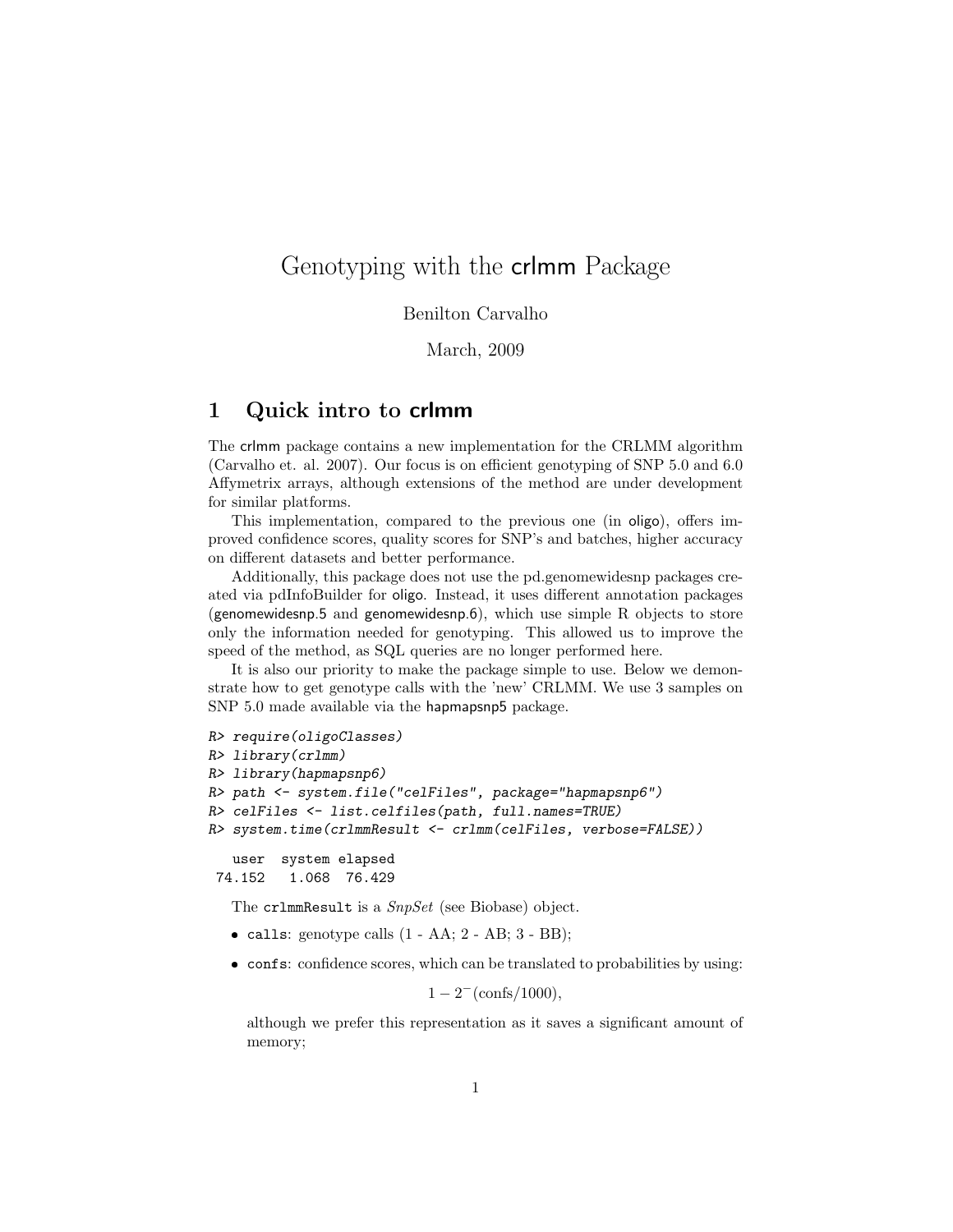- SNPQC: SNP quality score;
- SNR: Signal-to-noise ratio.

```
R> calls(crlmmResult)[1:10,]
```

|               | NA06985_GW6_C.CEL NA06991_GW6_C.CEL |                |
|---------------|-------------------------------------|----------------|
| SNP_A-2131660 | 2                                   | 2              |
| SNP_A-1967418 | 3                                   | 3              |
| SNP_A-1969580 | 3                                   | 3              |
| SNP_A-4263484 | 2                                   | 1              |
| SNP_A-1978185 | $\mathbf{1}$                        | 1              |
| SNP_A-4264431 | 1                                   | 1              |
| SNP_A-1980898 | 3                                   | 3              |
| SNP_A-1983139 | $\mathbf{1}$                        | 1              |
| SNP_A-4265735 | 2                                   | $\overline{c}$ |
| SNP_A-1995832 | 2                                   | 3              |
|               | NA06993_GW6_C.CEL                   |                |
| SNP_A-2131660 | 3                                   |                |
| SNP_A-1967418 | 3                                   |                |
| SNP_A-1969580 | 3                                   |                |
| SNP_A-4263484 | 1                                   |                |
| SNP_A-1978185 | 1                                   |                |
| SNP_A-4264431 | 1                                   |                |
| SNP_A-1980898 | 3                                   |                |
| SNP_A-1983139 | 1                                   |                |
| SNP_A-4265735 | 1                                   |                |
| SNP_A-1995832 | 3                                   |                |

R> confs(crlmmResult)[1:10,]

| 0.9999963         | 0.9999996                           |
|-------------------|-------------------------------------|
| 0.9999969         | 0.9999997                           |
| 0.9995187         | 0.9995139                           |
| 0.9999999         | 1.0000000                           |
| 1.0000000         | 1.0000000                           |
| 1.0000000         | 1.0000000                           |
| 0.9995192         | 0.9995206                           |
| 1.0000000         | 0.9999878                           |
| 0.9999827         | 0.9999863                           |
| 0.9999762         | 1.0000000                           |
| NA06993_GW6_C.CEL |                                     |
| 0.9999998         |                                     |
| 0.9999969         |                                     |
| 0.9995124         |                                     |
| 1.0000000         |                                     |
|                   | NA06985_GW6_C.CEL NA06991_GW6_C.CEL |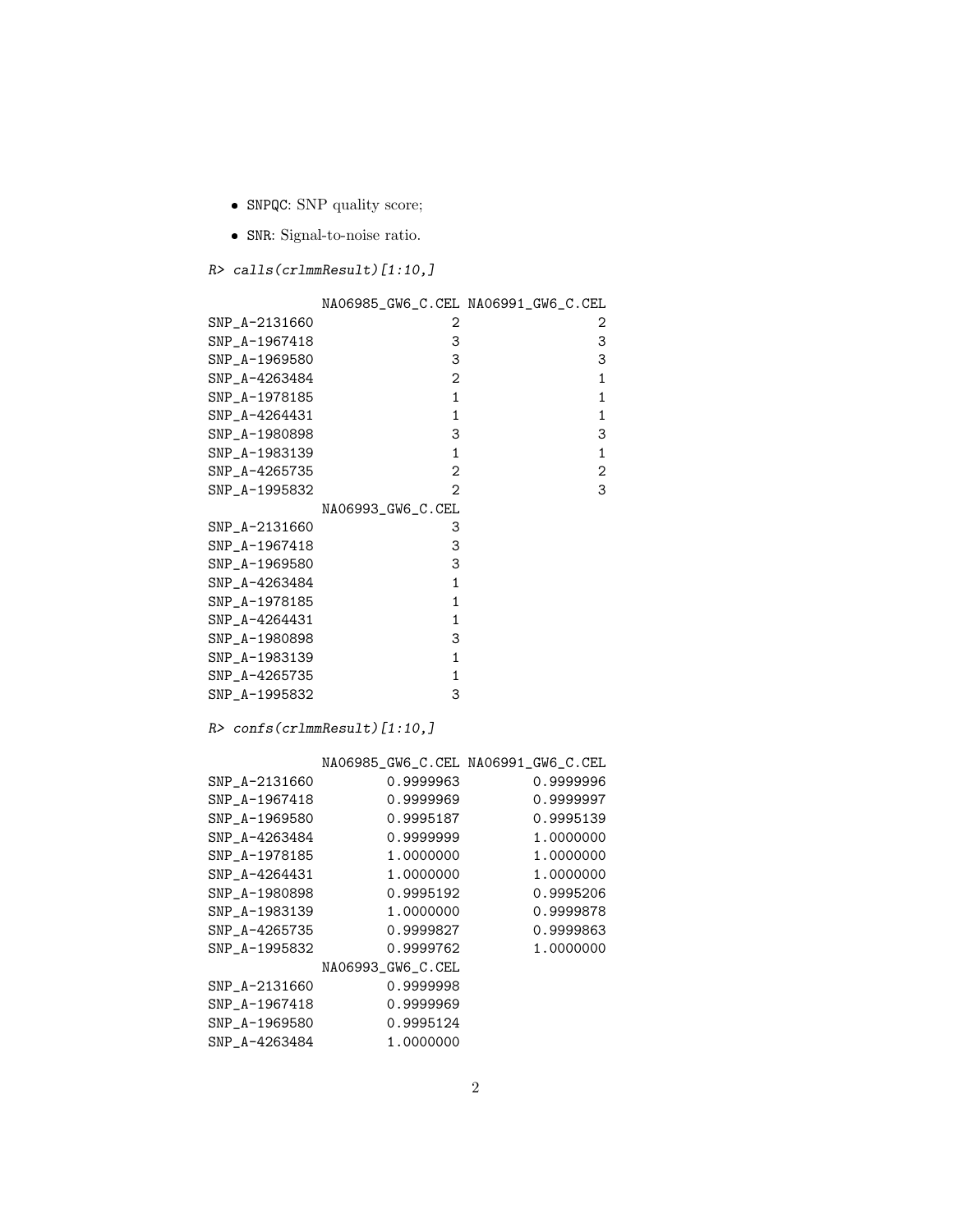| SNP A-1978185 | 1.0000000 |
|---------------|-----------|
| SNP A-4264431 | 1.0000000 |
| SNP A-1980898 | 0.9995134 |
| SNP A-1983139 | 1.0000000 |
| SNP A-4265735 | 0.9999998 |
| SNP A-1995832 | 0.9999999 |

```
R> crlmmResult[["SNR"]]
```
[1] 8.481305 8.446096 7.379559

## 2 Details

This document was written using:

```
R> sessionInfo()
R version 3.6.1 (2019-07-05)
Platform: x86_64-pc-linux-gnu (64-bit)
Running under: Ubuntu 18.04.3 LTS
Matrix products: default
BLAS: /home/biocbuild/bbs-3.10-bioc/R/lib/libRblas.so
LAPACK: /home/biocbuild/bbs-3.10-bioc/R/lib/libRlapack.so
locale:
[1] LC_CTYPE=en_US.UTF-8 LC_NUMERIC=C
 [3] LC_TIME=en_US.UTF-8 LC_COLLATE=C
[5] LC_MONETARY=en_US.UTF-8 LC_MESSAGES=en_US.UTF-8
[7] LC_PAPER=en_US.UTF-8 LC_NAME=C<br>[9] LC_ADDRESS=C LC_TELEPH
                             LC_TELEPHONE=C
[11] LC_MEASUREMENT=en_US.UTF-8 LC_IDENTIFICATION=C
attached base packages:
[1] stats graphics grDevices utils datasets
[6] methods base
other attached packages:
[1] genomewidesnp6Crlmm_1.0.7 hapmapsnp6_1.27.0
[3] crlmm_1.44.0 preprocessCore_1.48.0
[5] oligoClasses_1.48.0
loaded via a namespace (and not attached):
 [1] Rcpp_1.0.2 compiler_3.6.1
 [3] BiocManager_1.30.9 GenomeInfoDb_1.22.0
 [5] XVector_0.26.0 bitops_1.0-6
```